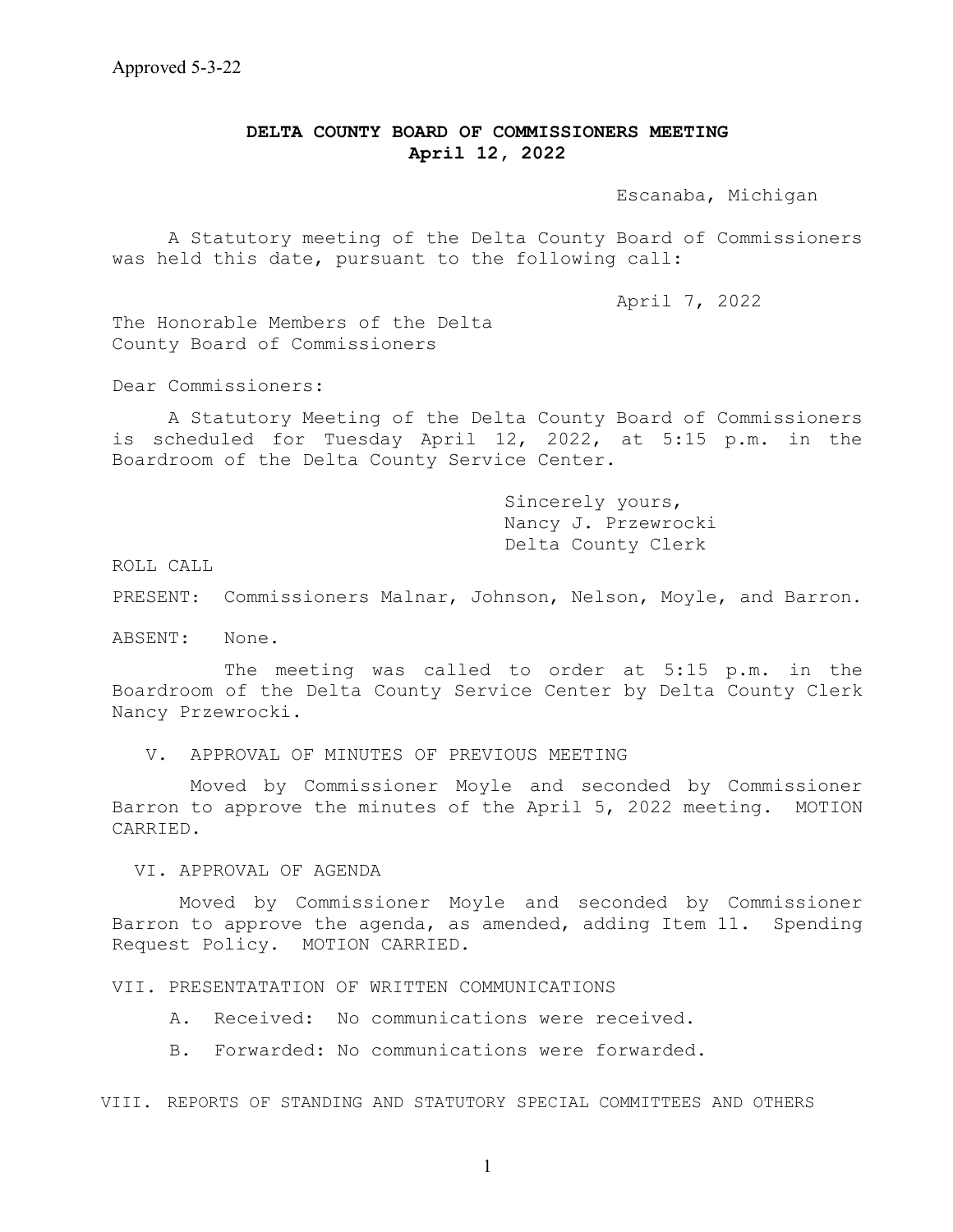## Approved 5-3-22

IX. PUBLIC COMMENT ON AGENDA ITEMS

None.

- X. COMMITTEE REPORTS:
	- 1. Administrator's Report.

 Administrator DeSalvo gave the Board a verbal and written Administrator's report.

 Moved by Commissioner Moyle and seconded by Commissioner Barron to receive the Administrator's Report and place on file. MOTION CARRIED.

### 2. Finance Committee minutes of 4-11-22.

 Moved by Commissioner Moyle and seconded by Commissioner Malnar to approve the minutes of the Finance Committee meeting of 4- 11-22 and place on file. MOTION CARRIED.

- 3. Department Updates.
	- a. Airport:
	- b. Building and Maintenance:
	- c. Building and Zoning/Equalization:
	- d. Courts/Clerk & Register of Deeds/Prosecutor:
	- e. Emergency Management:
	- f. Parks and Recreation:
	- g. Sheriff's Department:
	- h. Treasurer's Office:
	- i. Veteran's Service Office:
	- j. Administration:

XI. GENERAL ORDERS OF BUSINESS

- A. UNFINISHED BUSINESS
	- 1. Conflict of Interest Regarding Solar Ordinance.

Information received, Ethics Committee meeting will be scheduled soon.

2. Solar Ordinance.

 Moved by Commissioner Moyle and seconded by Commissioner Barron to schedule a Public Hearing regarding the Solar Ordinance.

| ROLL CALL |                 | MALNAR  | NΟ  |
|-----------|-----------------|---------|-----|
|           |                 | NELSON  | NΟ  |
|           |                 | MOYLE   | YES |
|           |                 | BARRON  | YES |
|           |                 | JOHNSON | YES |
|           | MOTION CARRIED. |         |     |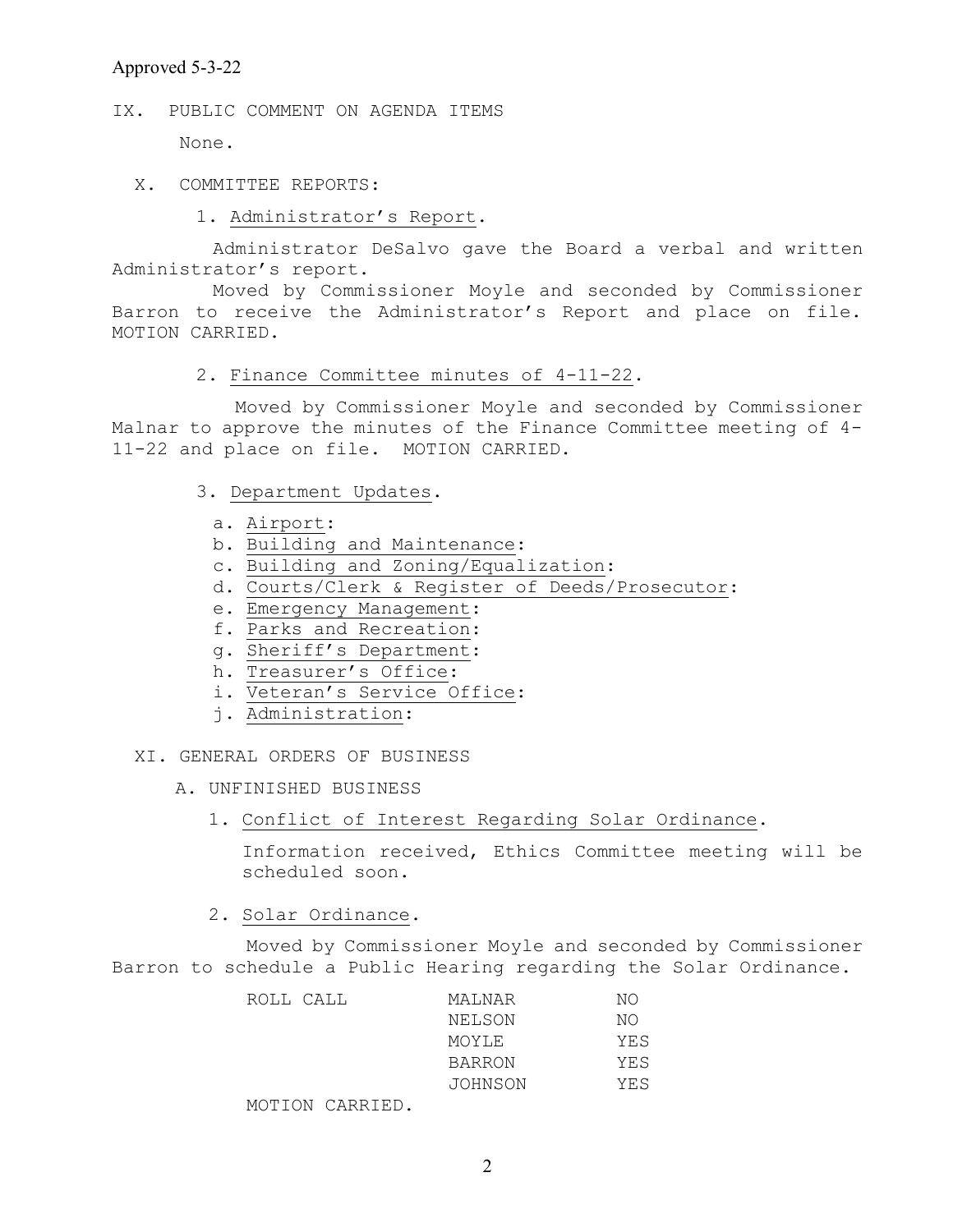3. Zoning Ordinance Repeal.

 Moved by Commissioner Malnar and seconded by Commissioner Moyle to table until May 9th. MOTION CARRIED.

B. NEW BUSINESS

1. Payment of Bills.

 Moved by Commissioner Moyle and seconded by Commissioner Barron to pay bills in the amount of \$ 0 and Commissioners expenses of \$ 1411.99.

| ROLL CALL | MALNAR        | YES  |
|-----------|---------------|------|
|           | NELSON        | YES. |
|           | MOYLE         | YES  |
|           | <b>BARRON</b> | YES  |
|           | JOHNSON       | YES  |
|           |               |      |

MOTION CARRIED.

2. 2022 Equalization Report.

 Shalice Northrop, Equalization Director, gave the Board the 2022 Equalization Report. Moved by Commissioner Moyle and seconded by Commissioner Malnar to accept the 2022 Equalization Report, as presented, place on file and authorize the Board Chair to sign. MOTION CARRIED.

## 3. Conservation District/Parks FY21 Annual Report.

 Rory Mattson, Delta County Conservation District Director, and gave the Annual Parks and Conservation District Report. Moved by Commissioner Moyle and seconded by Commissioner Barron to accept the Report and place on file. MOTION CARRIED.

## 4. Resignation of A. Baumgarten, Request for Lump Sum Payout and to Fill Corrections Position.

 Moved by Commissioner Moyle and seconded by Commissioner Barron to accept the resignation of A. Baumgarten, approve her request for lump sum Payout and to send a letter of appreciation for her service to Delta County and authorize filling the Correction's position. MOTION CARRIED.

# 5. Retirement of M. Balentine, Request for Lump Sum Payout and to Fill Corrections Position.

 Moved by Commissioner Moyle and seconded by Commissioner Barron to approve the request for Lump Sum Payout to M. Balentine and to send a letter of appreciation for his service to Delta County and authorize filling the correction's position. MOTION CARRIED.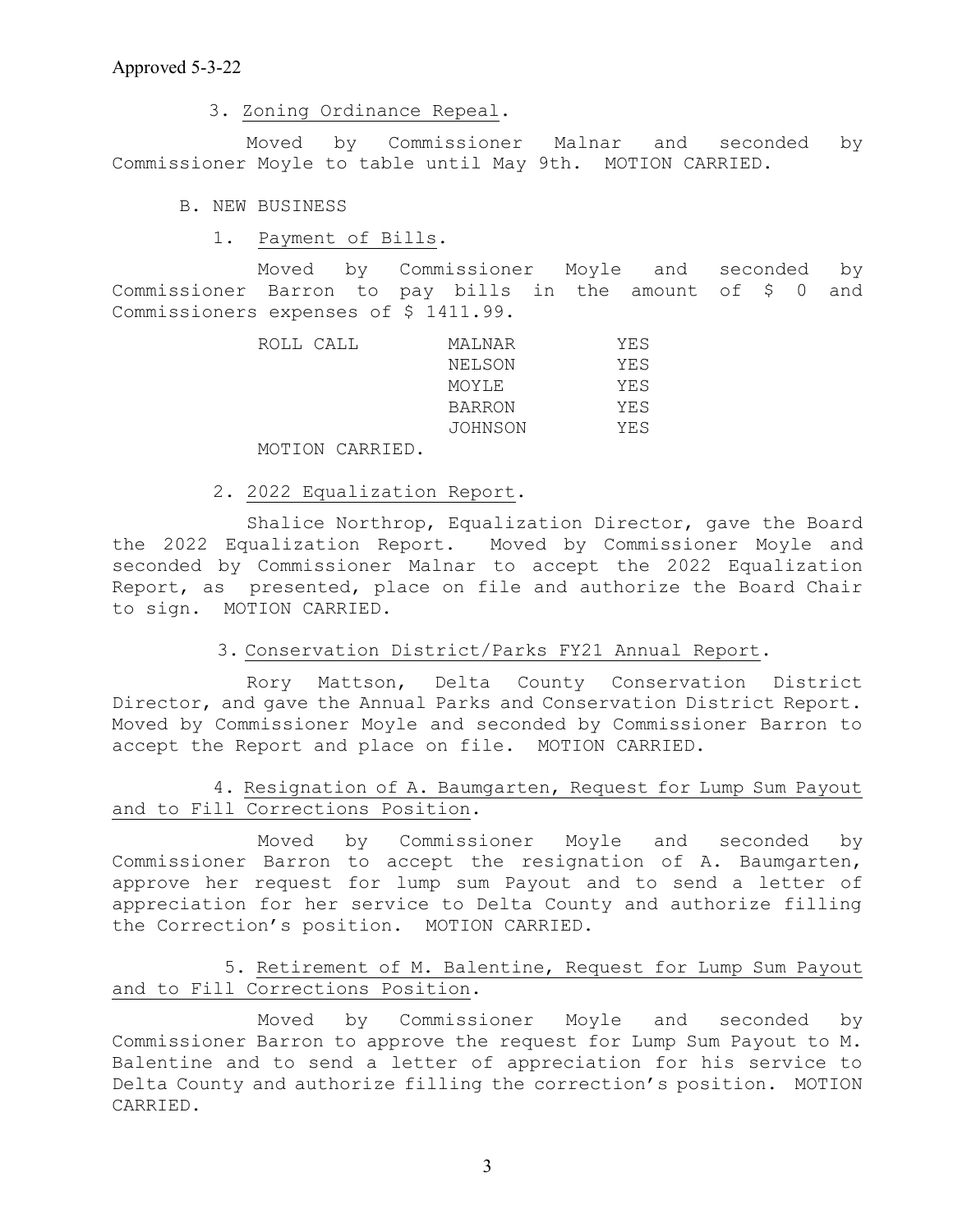6. C. Dittrich to Inmate Liaison Officer, Request to Fill Corrections Position.

 Moved by Commissioner Moyle and seconded by Commissioner Malnar to authorize filling the Correction's position. MOTION CARRIED.

7. Administrator Evaluation Tool.

 Moved by Commissioner Moyle and seconded by Commissioner Malnar to utilize the same format that was used in the past. MOTION CARRIED.

 8. Resignation of B. Gardner, Process to Fill Prosecutor Position.

 Moved by Commissioner Moyle and seconded by Commissioner Nelson to send a letter thanking Mr. Gardner for his service to Delta County. MOTION CARRIED.

9. Delta Conservation District Increase in Park Appropriation.

Moved by Commissioner Moyle and seconded by Commissioner Malnar to have Mr. Mattson look into selling the property across from Fuller Park (except the flowing well parcel) after May 1st. MOTION CARRIED. Moved by Commissioner Moyle and seconded by Commissioner Barron to have Mr. Mattson look into selling or leasing the 40 acre parcel in Rapid River (except the tower), after May 1st. MOTION CARRIED.

10. FOC Request for Budget Transfer.

 Moved by Commissioner Moyle and seconded by Commissioner Nelson to approve a \$4,151.58 transfer from the General Fund to the FOC Fund 215 for a new copier purchased in January. MOTION CARRIED.

11. Spending Request Policy.

 Moved by Commissioner Barron and seconded by Commissioner Moyle to discuss in May. MOTION CARRIED.

XII. PUBLIC COMMENT

None.

## XIII. COMMISSIONERS CONCERNS

Commissioner Malnar: None.